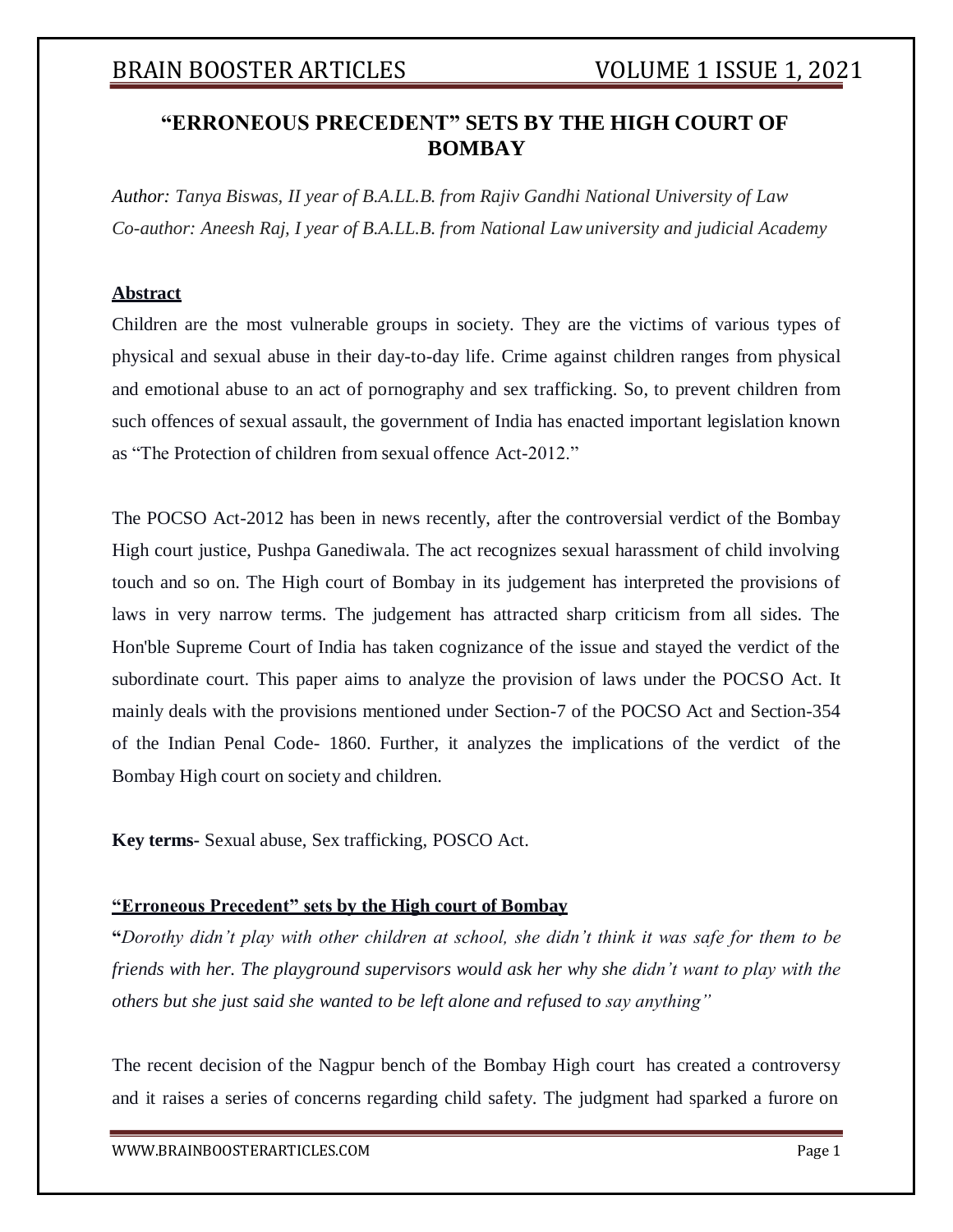social media, prompting the National Commission for Protection of Children Rights to urge the Maharashtra government to challenge the verdict.

In the recent judgment, in Satish Ragde v. State of Maharashtra, a single-judge bench of the Bombay High court headed by Justice Pushpa Genediwala had acquitted an accused who was sentenced to a minimum of 3-years of imprisonment under section-8 of the protection of Children from Sexual Assault (POCSO) Act. In the verdict, she said that "it is necessary for the accused to have a "Skin-to-skin" contact with the survivor to bring the offence within the purview of Section-8 of the POCSO Act, which stipulates minimum punishment of 3-years." The judgment has created a shock wave among the child right and women's right activist across the nation.

**Brief facts: -**The accused took the child to his house who was 12 when the offence was committed. In the pretext of giving fruit to her, he groped her breast and tried to remove her clothes.

The mother of the victim took her to the Police Station and lodged FIR against the accused. Later, the Session Court found him guilty under section 354 of IPC as well as Section-7 of the POCSO Act.

### **An analysis of judgment and legal provisions**

The Protection of children from sexual offence Act-2012 was enacted by the government of India "to protect the children from offences of sexual assault, sexual harassment and pornography and to provide a child-friendly system for trial of those offences".<sup>1</sup> The primary aim of this separate legislation is to protect the interest of vulnerable children in the time of distress and ensure the safety and dignity of the child and seek to provide stringent punishment to those engaged in such offences.

The section-7 of the POCSO Act says that- "Whoever with the sexual intent touches the vagina, penis or breast of the child or make the child touch the vagina, penis, anus or breast of such

[WWW.BRAINBOOSTERARTICLES.COM](http://www.brainboosterarticles.com/) Page 2

<sup>&</sup>lt;sup>1</sup> The Protection of children from offences Act, 2012(NO. 32 OF

<sup>2012).&</sup>lt;https://wcd.nic.in/sites/default/files/POCSO-ModelGuidelines.pdf>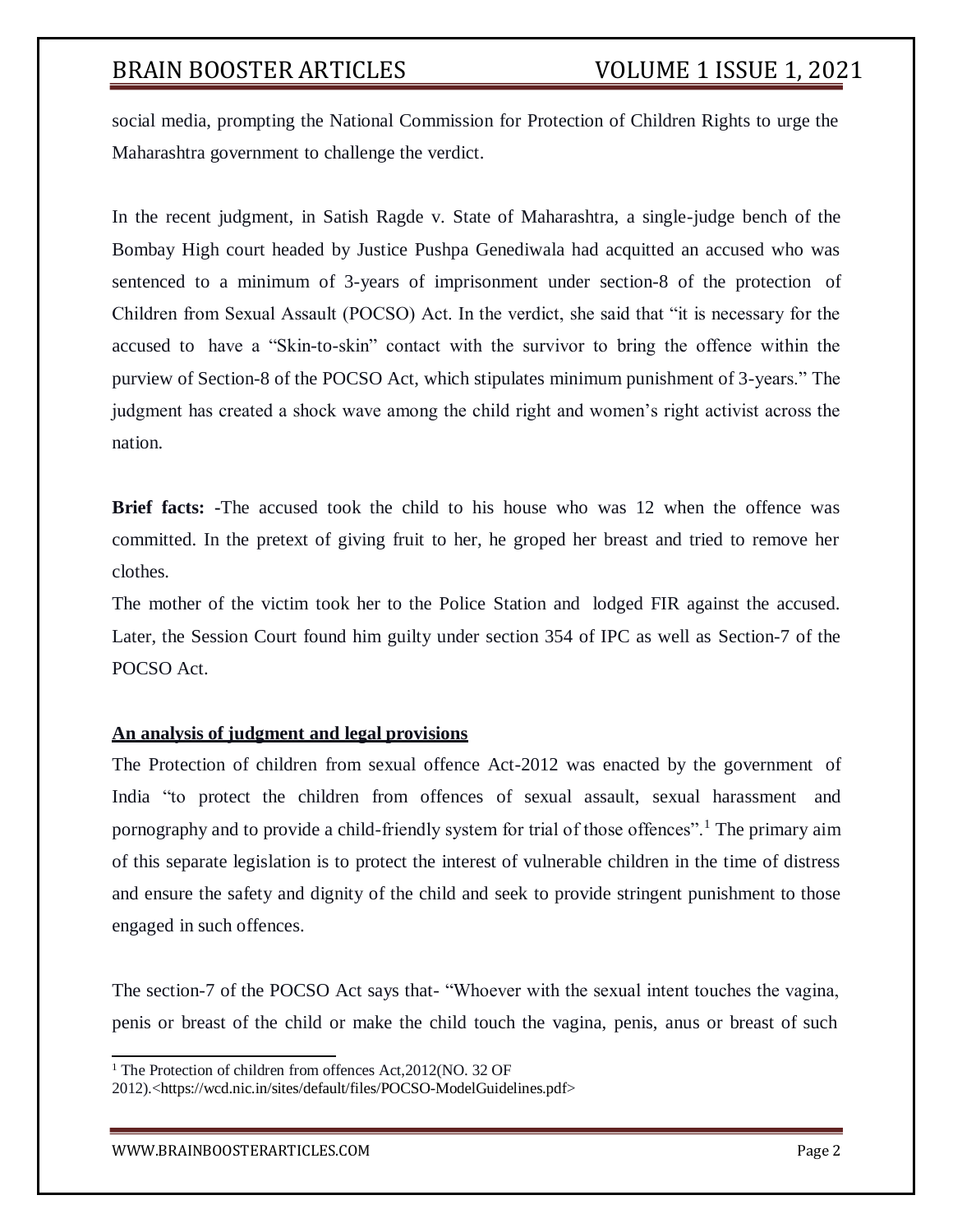person or any other person, or does any act with the sexual intent which involves contact without penetration is said to commit Sexual Assault."<sup>2</sup>

The Protection of Children from Sexual Offences Act is a victim-oriented statute. The injury caused to the victim of offence assumes more importance. The words, "………with sexual intent touches...."<sup>3</sup> denotes that an unintentional contact would not be an offence under the said legislation. For example, while travelling on the bus if someone accidentally touches the private parts of children, this touch would be unintentional and would not be an act of crime. But in this case, Satish Ragde v. State of Maharashtra, a person deliberately pressed the breast of a child of age 12 years over her clothes. The court convicted him under section-354 of Indian Penal Code-1860, this decision established his intention i.e., the touch was not unintentional. Hence, his act would be an offence under the provision of the POCSO Act.

The provision mentioned under section-7 seems to have a wide ambit and touching the breast of a child with a sexual intent amount to sexual assault. In the said act, nowhere it is mentioned that "Skin-to-skin" contact is required for an act to cover under section-7 of the act, but in the verdict, such a narrow interpretation of section-7 seems to be imprecise and it would set an "erroneous precedent." So basically, according to this judgment, we have to wait for the person sliding their hands into the minor's garments to file a case.

Legal experts are of the view that judgment would restrict the scope of the POCSO Act and would set a wrong precedent. Further, it would weaken the legislation which will result in lessening the fear among perpetrators. The number of such crimes may rise in the near future. However, the bench ruled in the case that, the act of pressing of the breast of the child, in absence of any specific detail as to whether the top (cloth) was removed or whether he inserted his hand inside top and pressed her breast would not fall under the definition of "sexual assault" under section-7 of the POCSO Act. It would however fall within section-354 of the Indian Penal Code, which criminalizes for "outraging the modesty of a woman", but here, a matter of concerns regarding the child safety arises that, such act of groping child breast if would not deal

<sup>2</sup> The Protection of Children from Sexual Offences Act, 2012 (Act 7 of 2012)

<sup>3</sup> The Protection of children from offences Act,2012(NO. 32 OF 2012), S. 7.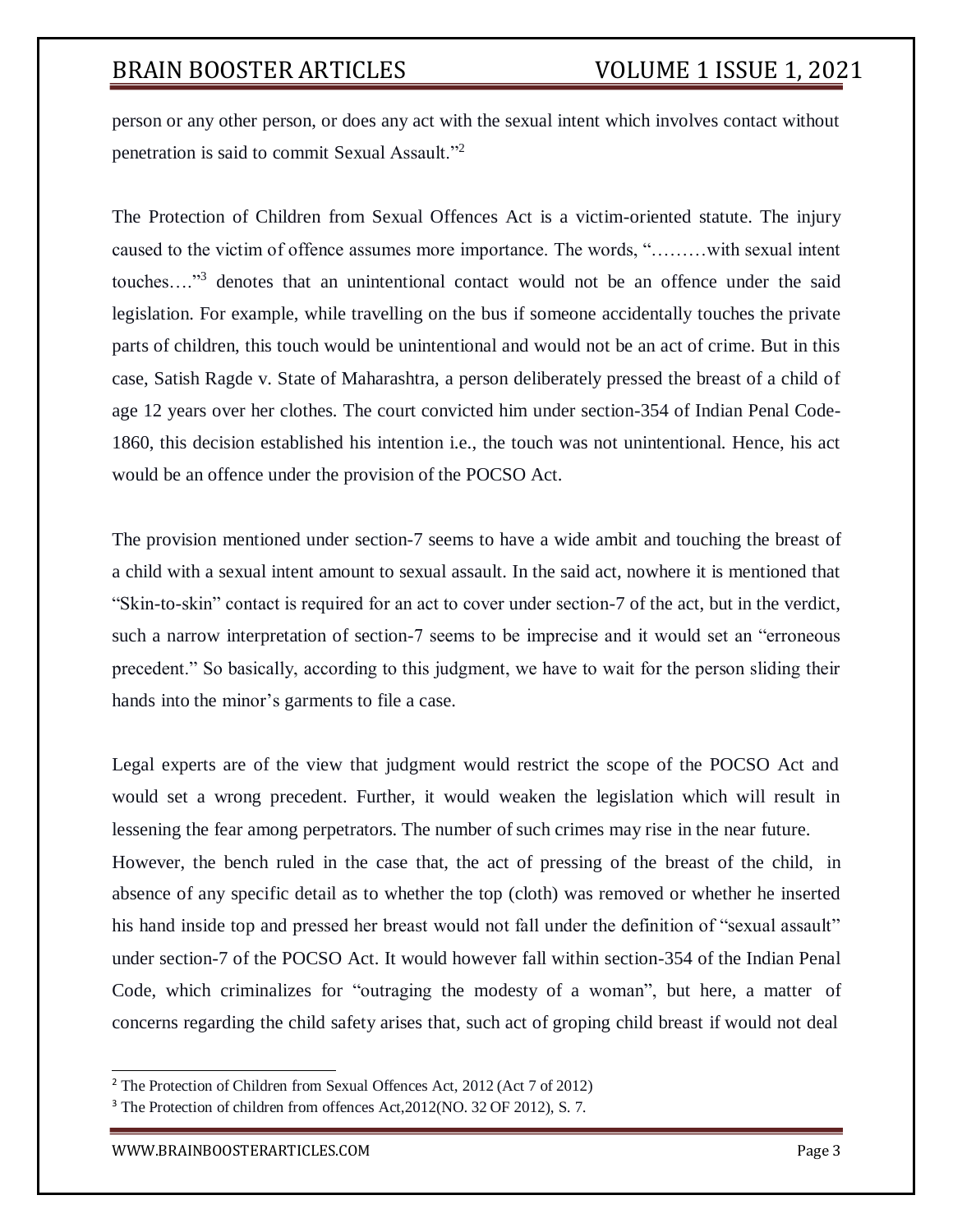under POCSO Act, then it would attract lesser punishment under section- 354 of the Indian Penal Code. The maximum punishment for the offence of outraging the modesty of a woman is twoyears and fine, whereas, under POCSO Act, the maximum punishment for such offence of sexual assault is five- years, and shall also be liable for fine. Further, an offence of sexual assault under section-7 of the POCSO Act involves two things, the first is the sexual desire of the accused, while the second is the resultant injury caused to the body of the victim(child), hence, this legislation cannot be equated with the section-354 of the IPC. So, if such cases are not dealt with under the POCSO, then the severity of punishment will decrease and more such incident will take place.

Also, Indian laws fail to define 'touching' exclusively, thereby providing a chance for ludicrous interpretations for cases like Satish v. State of Maharashtra. According to the Bombay High Court, there are two essential previews under Section 7 of the POCSO Act:

- 1. There should be sexual intent;
- 2. Touching of penis, vagina, anus, or breast of a child.

Now with the respect to the second interpretation, the court held that, without any firm evidence of disrobement or skin-to-skin contact, the offence under section 7 of the POCSO Act cannot be made out.

The court also held that disrobing a minor's breast without any proof is a "minor offence," under section 354 of IPC and prescribed the accused one-year rigorous imprisonment. This remark of "sexual assault" gives a perverse shift from the existing perception of the courts in India. Such judgment would also leave minor boys irremediable, as Section 354 of IPC is only for female victims.

The act was nothing but an "intentional assault with sexual intent." Hence, it should be an offence of sexual assault. The allegations should be examined both subjectively and objectively. The matters of the fact depict that the only objective can be of sexual assault, as accused and victims were alone in the room and the possibility of unintentional touch is completely ruled out.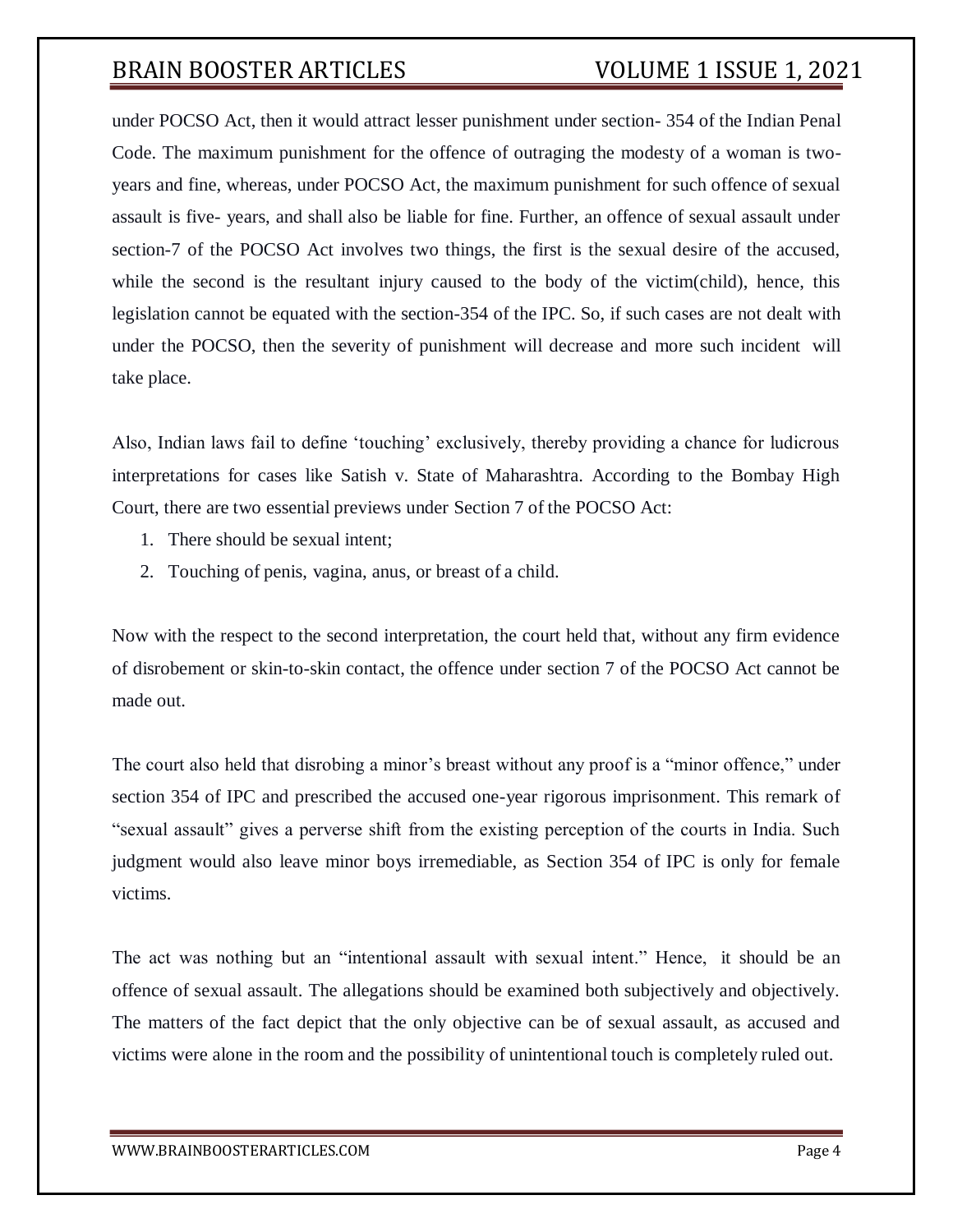According to data from NCRB, Crime against children increased by 4.5% in 2019 as compared to 2018. Further, it says that 31.2% of cases of crime against children were registered under the POCSO Act. Among states, Uttar Pradesh reported the highest cases of crime against girls under the POCSO Act with 7444 cases. The list is followed by Maharashtra with 6402 cases and Madhya Pradesh with 6053 cases. If legislation itself is weakening further, then the number of such incidents will be higher than this and it would affect the whole society and especially the victims of such crime. These types of abuse often have deleterious consequences on children both during their childhood as well as across later periods of growth. It affects the physical and psychological well-being of children. It hampers education and career growth too. The verdict of this case seems to provide a route to escape from liability. Perpetrators will do such act of child abuse in future and in absence of any specific detail as to whether there was "skin-to-skin", they would take it as a defence and would escape from punishment.

Furthermore, there is an increase of 18.9 % in the registration of cases under the POCSO Act. This indicates the better enforcement of cases under the said act. It helps the government to examine the real situation so that they may act accordingly, but such a narrow interpretation of the law and keeping such a heinous act like "pressing the breast of a child without removing her top" out of the ambit of the POCSO act would give rise to a false presumption that children are safe in society while reality would be reversed.

By ruling out the term "assault" because of the prerequisites mentioned under 354 of IPC, they are reducing the gravity of the offence. The two statements: "she was humiliated by him" and "she was harassed by him". The second one is graver. The description of the crime decides the second period and its gravity of punishment. The statement, the court has delivered, looks loose and irresponsible. Categorization of molestation and measuring the degree of it and how much penetration clothing was needed for it to be called an assault to befit the law and is disrespectful to the victim. It looks like it is empowering the criminal.

The judgment had attracted sharp criticism from all sides. The National Commission of Women approached the apex court regarding the said verdict. They claimed that the interpretation adopted by the Hon'ble High court is bad and perverse in law.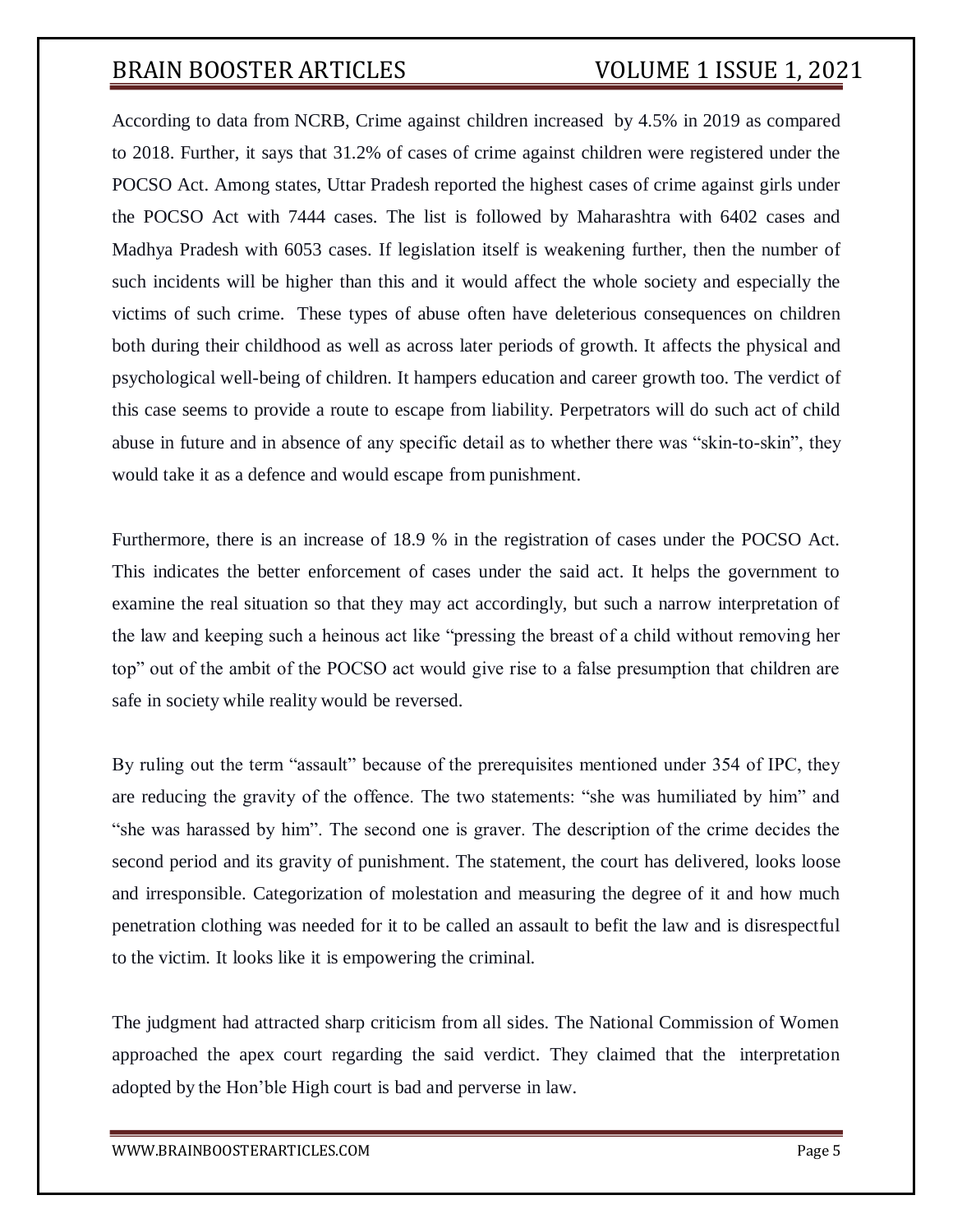A bench headed by Hon'ble Chief Justice of India S.A. Bobde took cognizance of the issue immediately after Attorney General K.K. Venugopal made a special mention in court. He said that decision of the High court would set a "very dangerous precedent" and cripple the intention of POCSO to punish the sexual offender. After this, the apex court has stayed the verdict of the subordinate court by using its rights provided under constitutional provisions.

The analysis of the decision and expert's opinion reveals that the judge has failed to apply the provision of legislation in "letter and spirit" to the situation before them and their reluctance to give effect to the provision of this legislation in wider terms has made it very difficult to prove a different form of sexual abuse. Senior advocate, Sanjay Parekh, harshly criticized the verdict, he said, "the reasoning adopted by the court in interpreting the legislation is absurd".<sup>4</sup>

Recently, in dealing with an offence of sexual assault, a special POSCO court in Mumbai has held that "touching bums with sexual intent is a crime under POSCO". Session judge of special POSCO court, M.A. Baraliya, said that "act was done with full knowledge and intention to outrage the child's modesty, and to assault her sexually." He ruled that "the term private part is to be interpreted in the context of what it means in our Indian society." He rejected the argument of the victim side who were relying on Google's interpretation of the term private part.

In another case of *Jagar Singh v. State of Himachal Pradesh*, the judgment of Himachal Pradesh High Court has negated the requirement of skin-to-skin touch to attract section-7 of the POCSO Act. It mentioned that section-7 does not provide for any such mention like touching of the naked penis, naked vagina, naked breast or naked anus. The court further specified that touching any part of a minor child (as mentioned under section-7) even while the minor is wearing cloth is enough to attract the provisions. Also, in this case, it was well-established that when there are two interpretations, then the interpretation which is in favour of the minor should be adopted to provide the ends of justice by the court.

<sup>4</sup> Apoorva Mandhani, "Absurd interpretation — experts say HC's POCSO order in groping case wrong on many levels" The Print, January 25, 2021.<https://theprint.in/judiciary/absurd-interpretation-experts-say-hcs-pocsoorder-in-groping-case-wrong-on-many-levels/591873/>